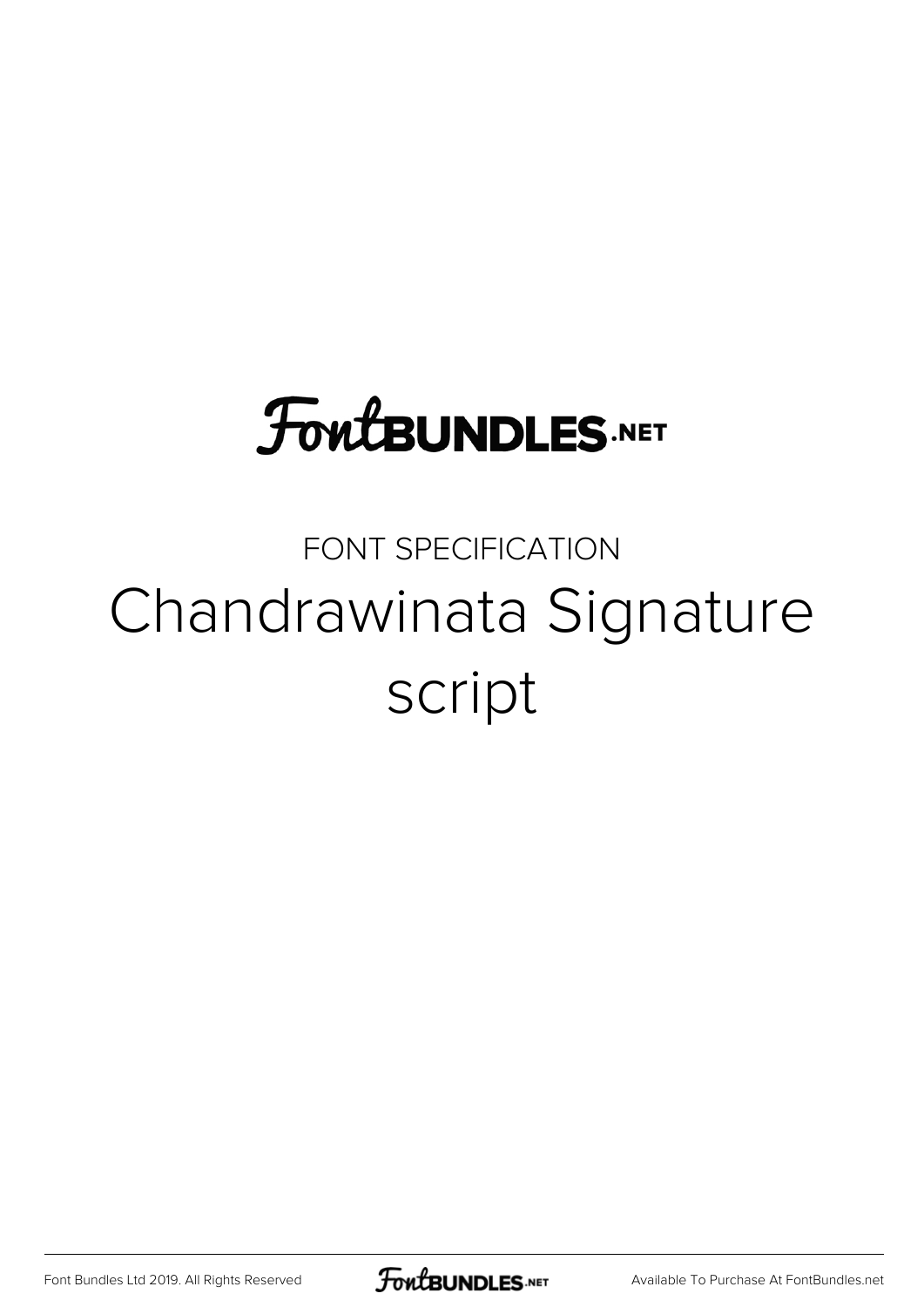### Chandrawinata - Italic

**Uppercase Characters** 

LBCDE FG HDKL<br>INOPQRSTUVWXY

Lowercase Characters

abcdefghijf(mnopgrstuwwyz

**Numbers** 

 $0123456789$ 

**Punctuation and Symbols** 

 $1$  " # \$ % & ' ( ) \* + , - , ; ; < =  $\overline{a}$  $\mathcal{D}$ 

All Other Glyphs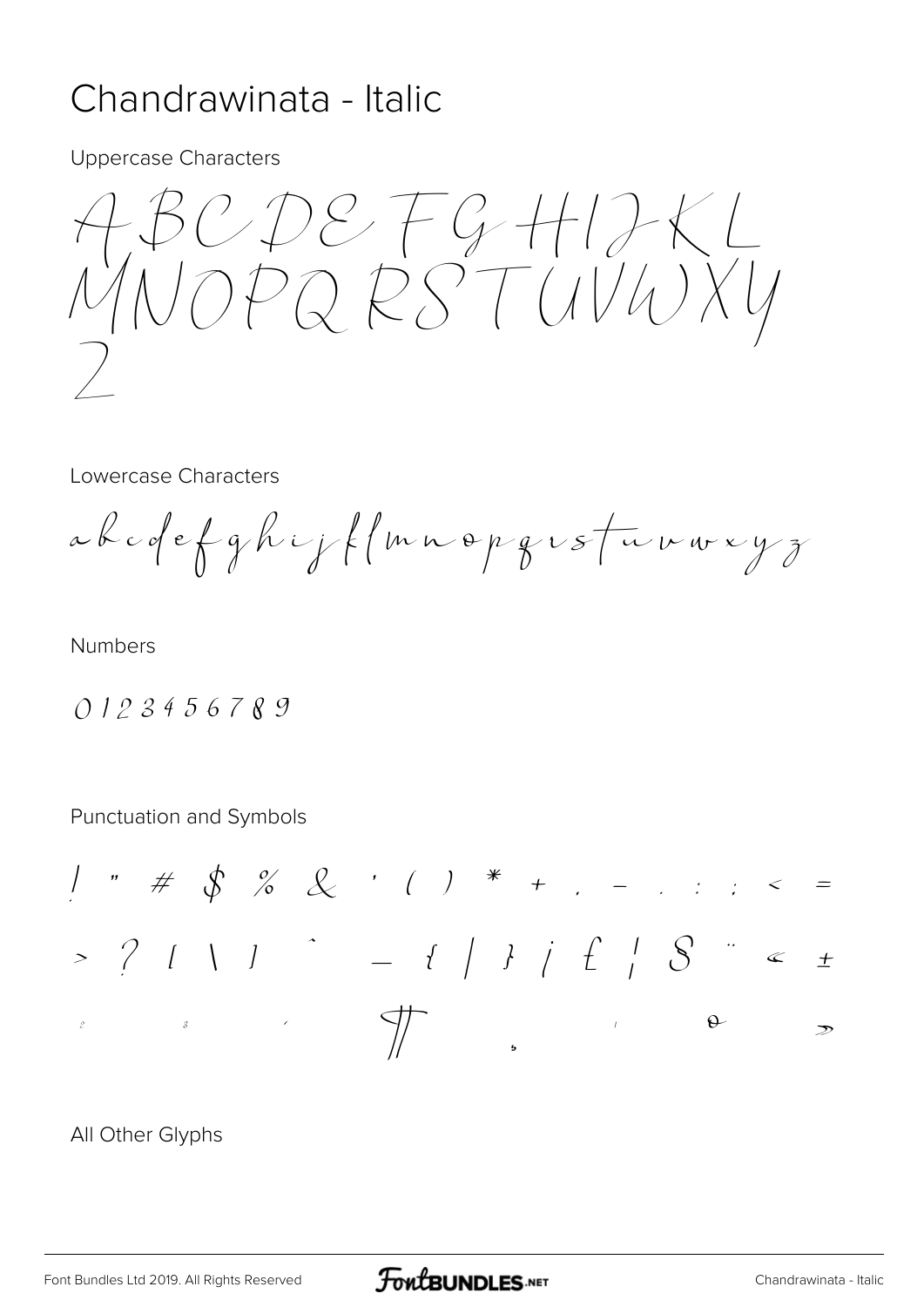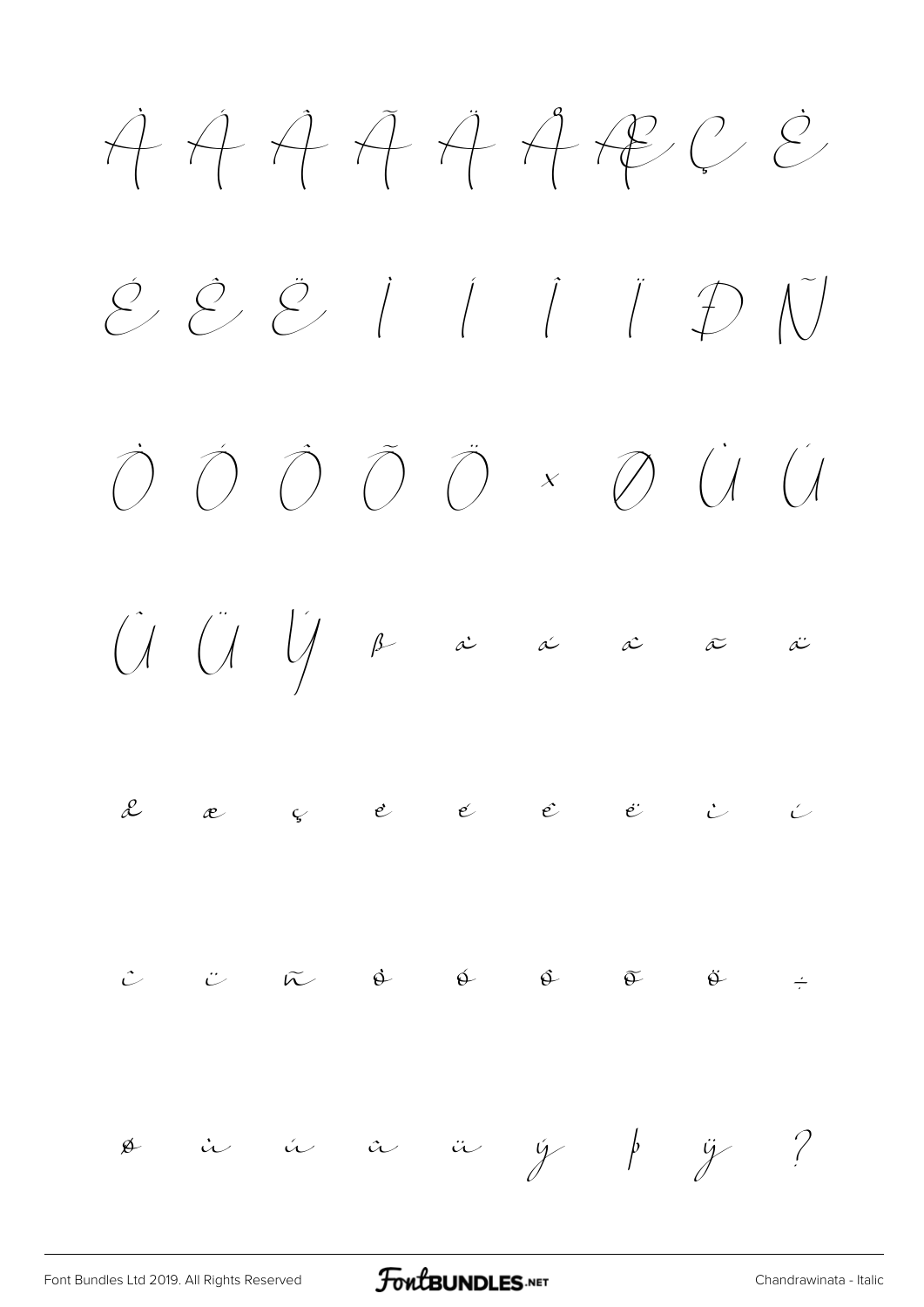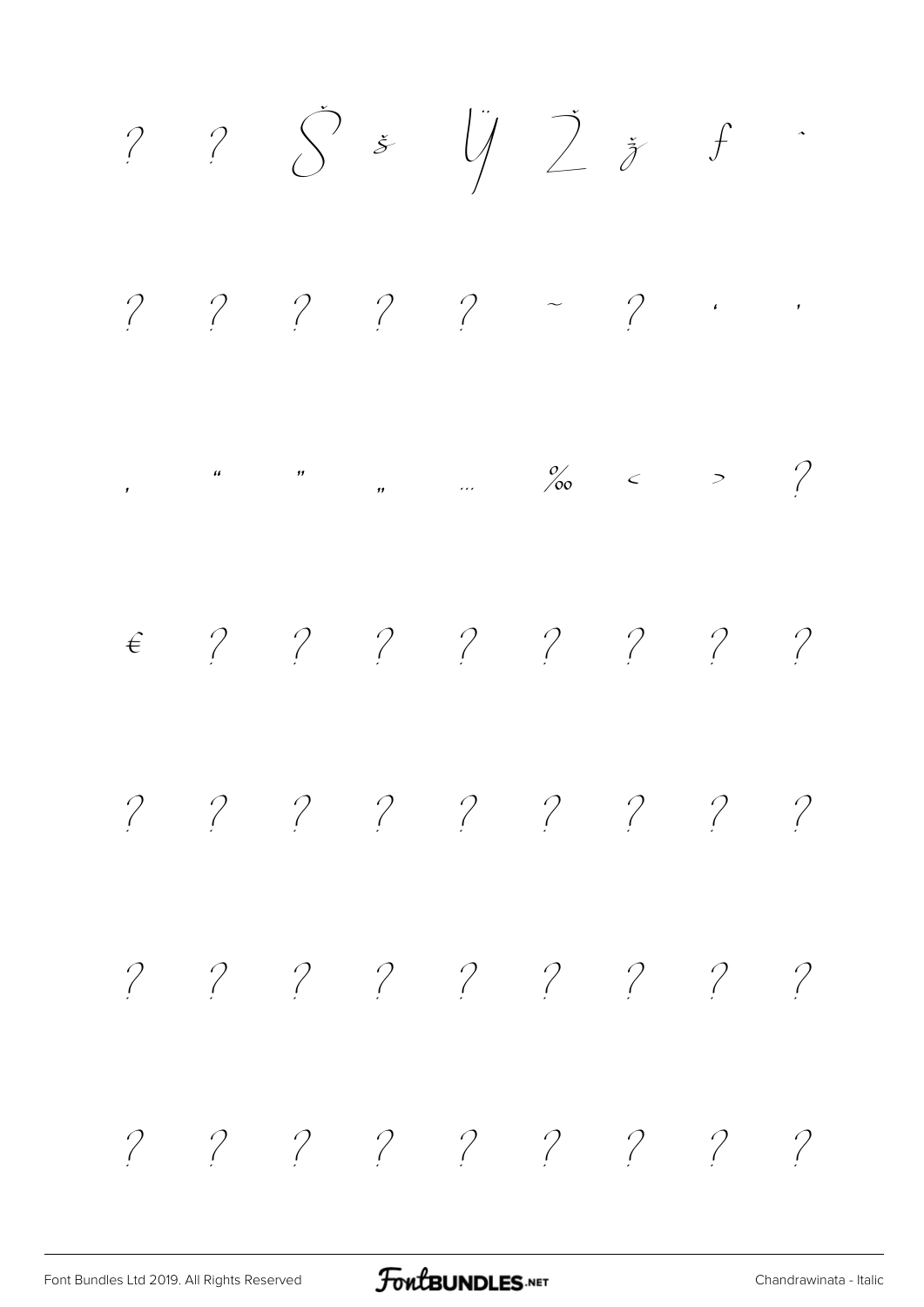# *? ? ? ? ? ? ? ? ? ? ? ? ? ? ? ? ? ?*

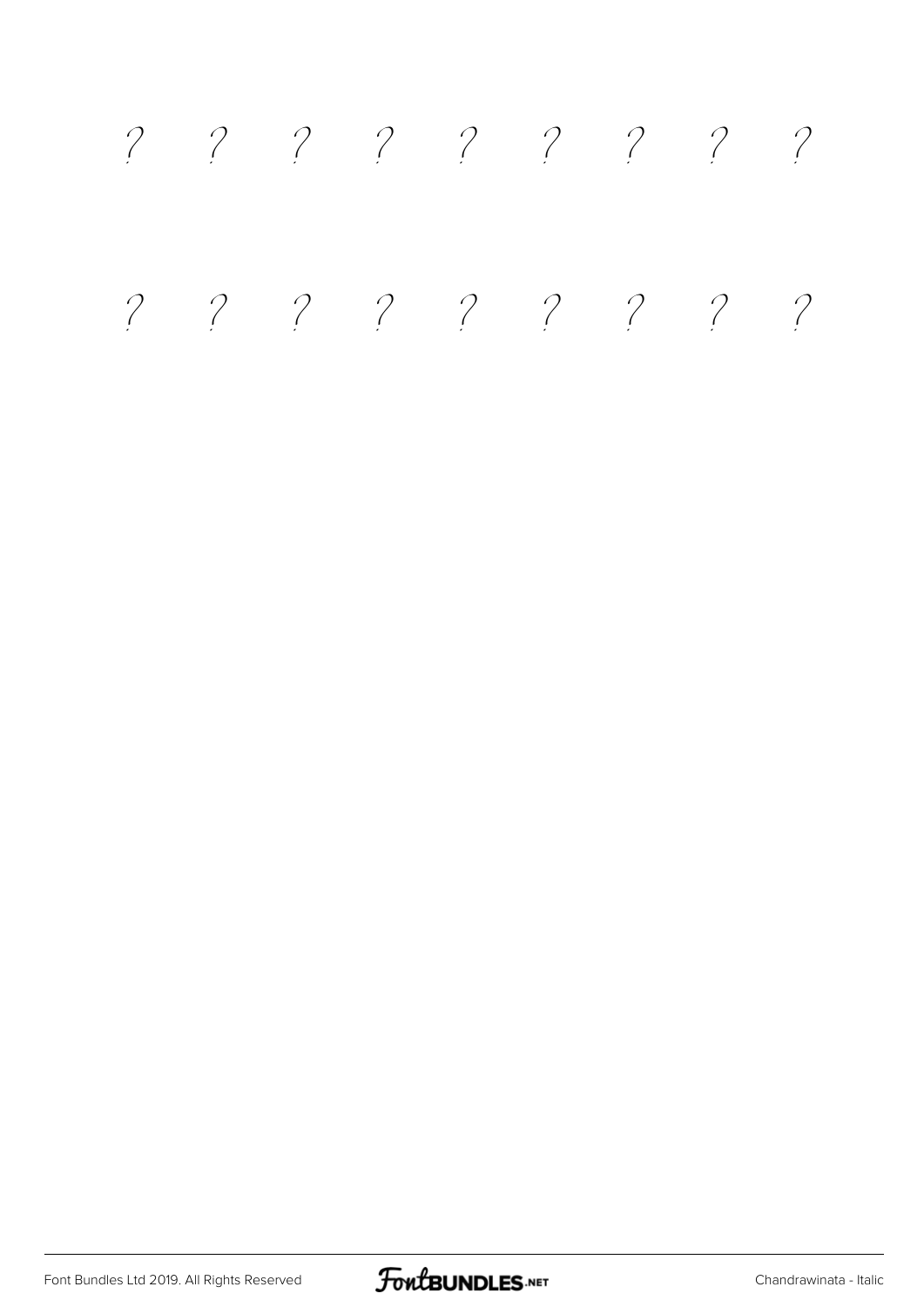### Chandrawinata - Regular

**Uppercase Characters** 

$$
\begin{array}{c} ABCDEFGHDAKL\\ NDOPQRSTUVWXY\\ 2\end{array}
$$

Lowercase Characters

**Numbers** 

0123456789

Punctuation and Symbols



#### All Other Glyphs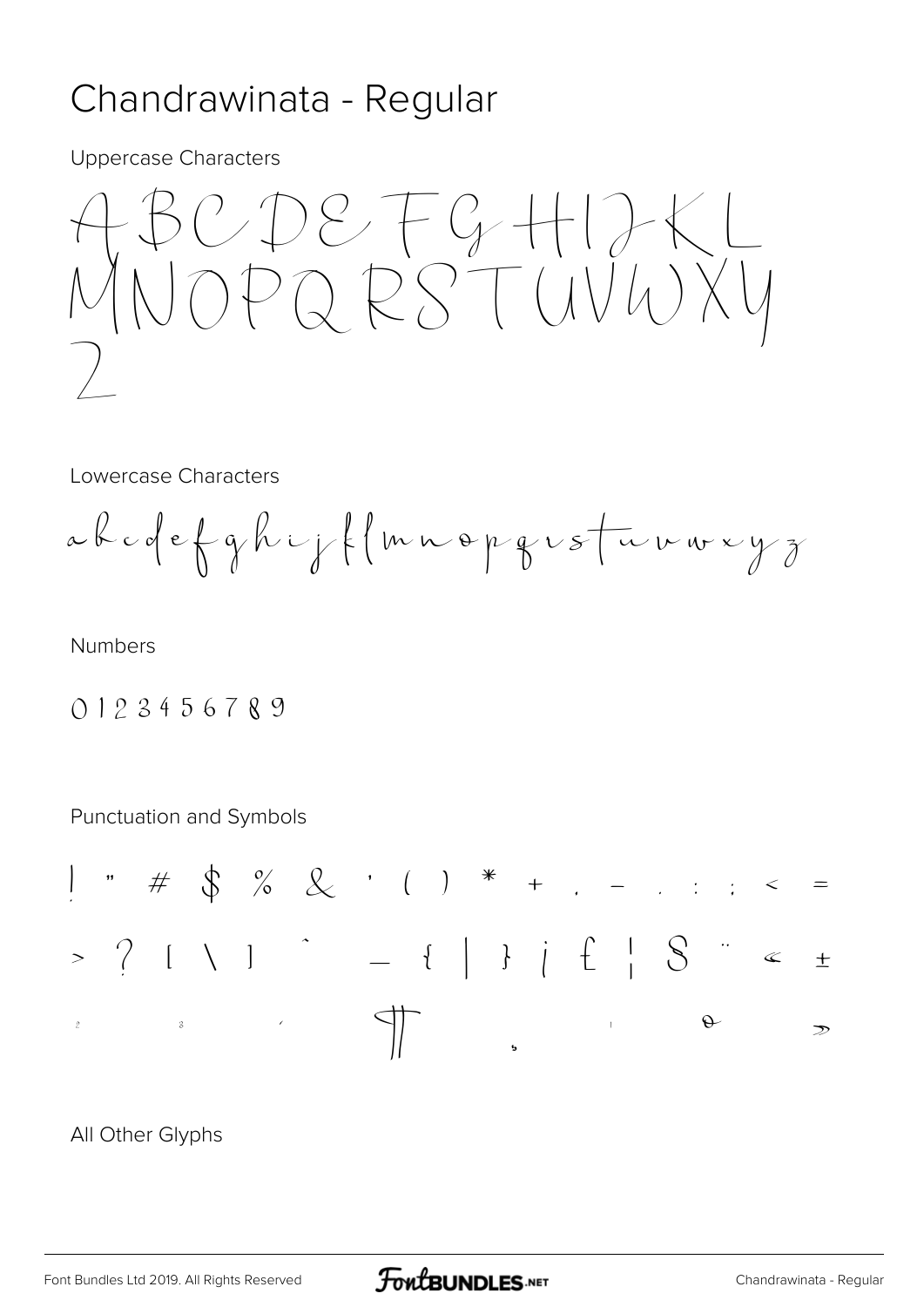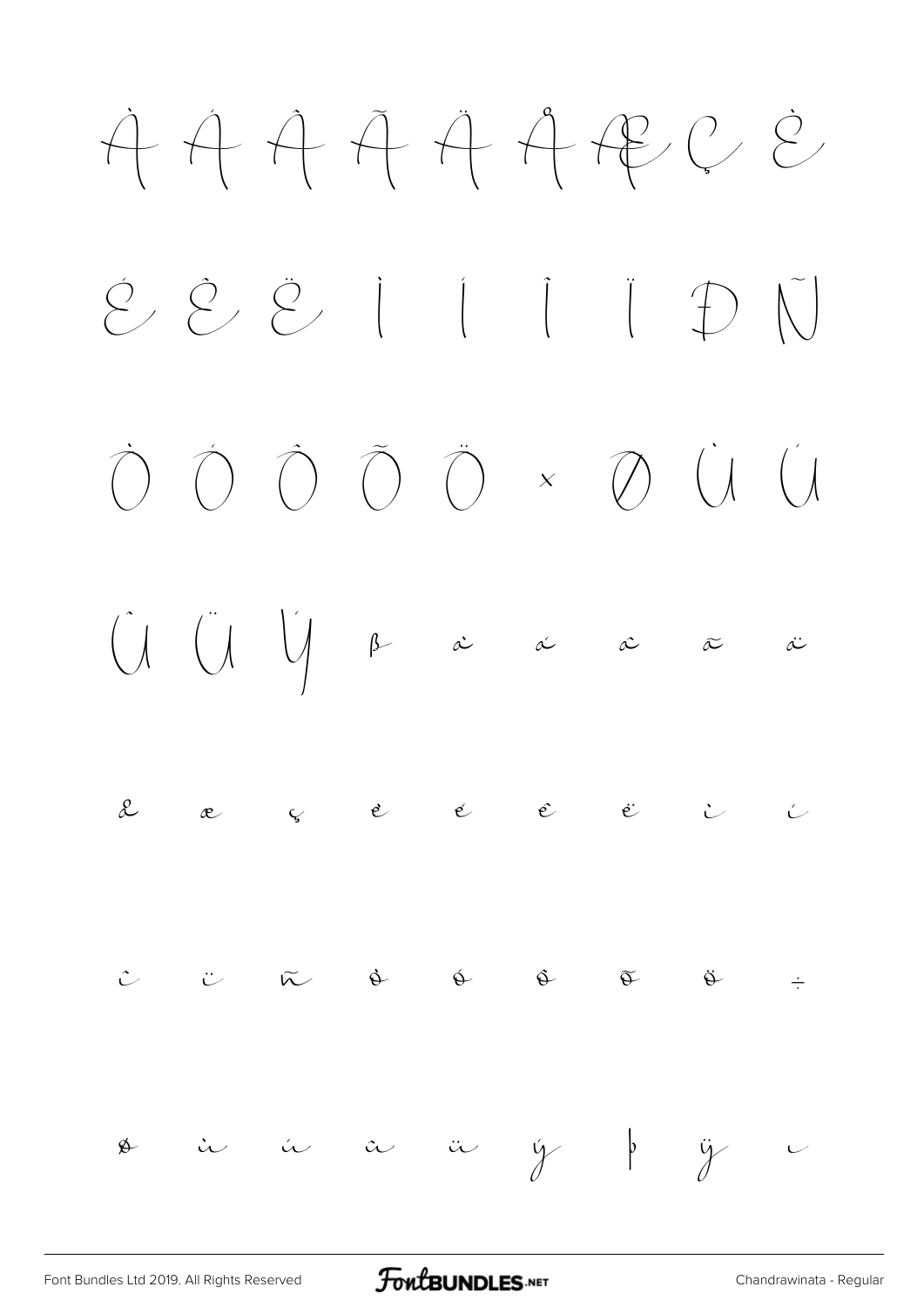## 

 $\frac{1}{2}$ ,  $\frac{1}{2}$ ,  $\frac{1}{2}$ ,  $\frac{1}{2}$ ,  $\frac{1}{2}$ ,  $\frac{1}{2}$ ,  $\frac{1}{2}$ ,  $\frac{1}{2}$ ,  $\frac{1}{2}$ ,  $\frac{1}{2}$ ,  $\frac{1}{2}$ ,  $\frac{1}{2}$ ,  $\frac{1}{2}$ ,  $\frac{1}{2}$ ,  $\frac{1}{2}$ ,  $\frac{1}{2}$ ,  $\frac{1}{2}$ ,  $\frac{1}{2}$ ,  $\frac{1}{2}$ ,  $\frac{1}{2}$ ,



$$
or\#s \text{ss} \#s \text{us} \text{us} \text{us} \text{us} \text{as} \text{sp} \text{us} \text{us} \text{us}
$$